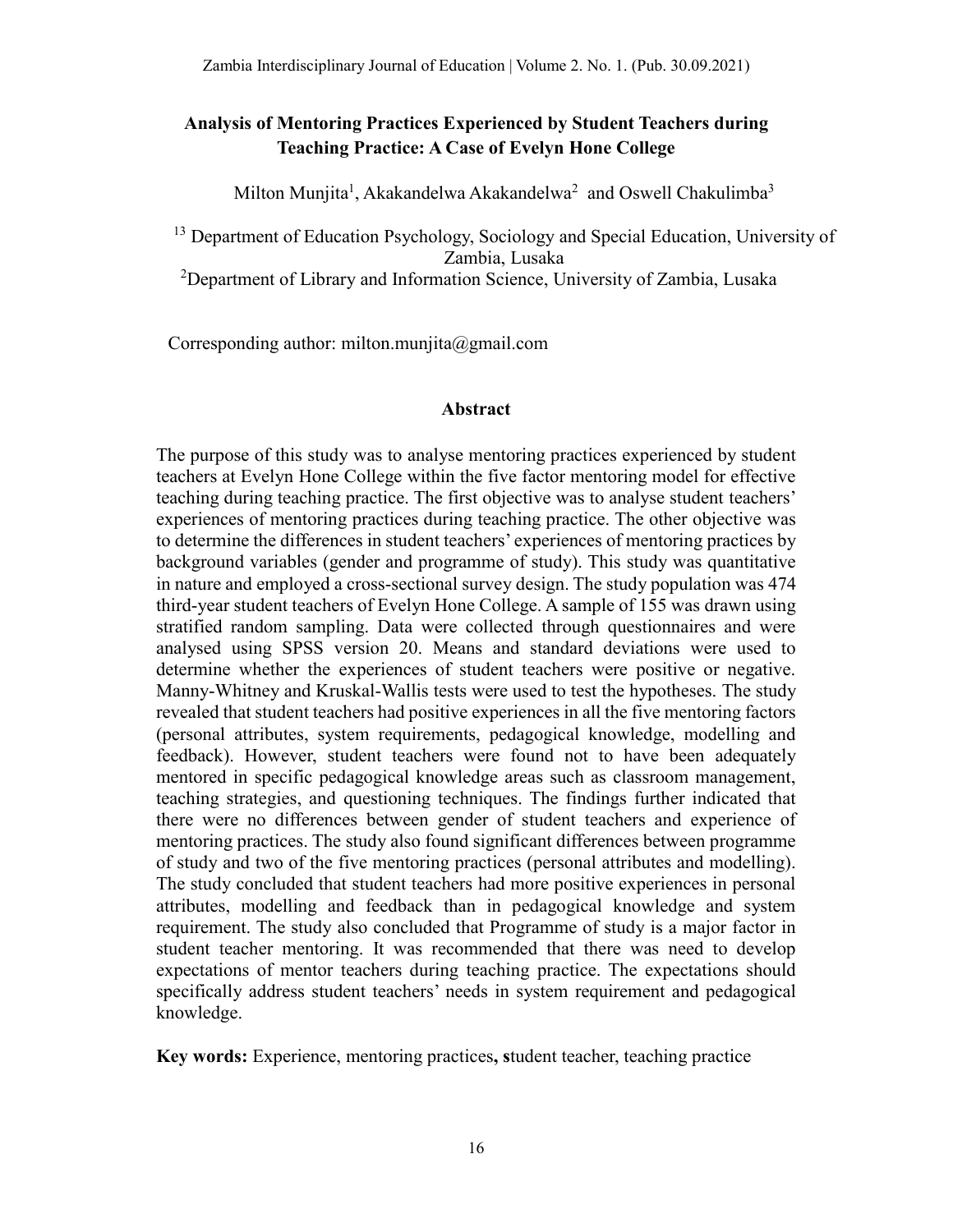#### **Introduction**

It is widely acknowledged that teaching practice or school experience (as is commonly termed in Zambia's 2013 Curriculum Framework) is a very important component in the professional development of student teachers (Muzata & Penda, 2014; Masaiti & Machinshi, 2011). Teaching Practice refers to a range of experiences to which student teachers are exposed when they work in classrooms and schools (Marais & Meier, 2004). The National Territory Department of Education (2017) described mentoring as "where a knowledgeable, experienced and highly proficient teacher who works with and alongside a new teacher or less experienced colleague-quite closely at first but this gradually diminishes as the new teacher becomes more capable and confident". It is important to mention at this stage that different understandings of mentoring exist. In his review of literature on mentoring Banja (2017) concluded that there is no universally acceptable definition of mentoring. Among the many definitions is that which includes guidance and help rendered to student teachers as opposed to newly qualified teachers in schools. This paper has adopted mentoring in reference to the former. In this study, less experienced person is a student teacher who is working under the experienced and knowledgeable individual (mentor). A student teacher works with the mentor during teaching practice. Teaching practice is a requirement in teacher education programmes in Zambia. A student teacher cannot graduate without having gone through the teaching practice process (Muzata & Penda, 2014). Through teaching practice, quality teachers are produced who are able to teach effectively once they have been employed. The concept of teacher quality starts with student teachers while they are still in colleges and universities. Teacher quality is one of the major concerns of teacher education in Zambia (UNESCO, 2016).

Research has shown that teaching practice comes with it problems and challenges that may impact negatively on the quality of students' real life teaching experience (Zengeya *et al.,* 2013). For example, a study by Kangwa (2017) investigated the effectiveness of teaching practice- a bridge between theory and practice among Evelyn Hone student teachers on teaching practice. Kangwa (2017) revealed that teaching practice was not effective as student teachers did not receive adequate guidance and support from their mentors in the schools they taught. Muzata and Penda (2014) investigated pedagogical experiences of students on teaching practice in two teacher education institutions on the Copperbelt and in Central provinces. The results of the study indicated that student teachers were mainly assisted in lesson preparation. Other areas such as teaching strategies were ignored.

Other studies have revealed that student teachers had challenges with mentor teachers especially in the area of feedback. Student teachers on teaching practice were used as cover teachers as they experienced full teacher work load (Muzata, 2018). Those student teachers who lacked mentors reported an ineffective teaching practice experience as they did not have opportunities to learn from their mentors (Mitka, 2011; Feber & Nillas, 2010). In addition, the MoE (1996) outlined problems colleges of education faced and are still facing today. These are shortages of educational resources and promotion of rigid teacher-centred methodologies. To these problems were added constraints in providing adequate supervision to students on teaching practice. The studies showed that student teachers were not adequately mentored. Student teachers were expected to learn from their mentor teachers as these serve as role models, modelling teaching abilities for the student teachers (Johnson, 2015). Therefore, this study was prompted by the problems of inadequate mentoring portrayed by the cited studies. There was need to conduct a study in order to analyse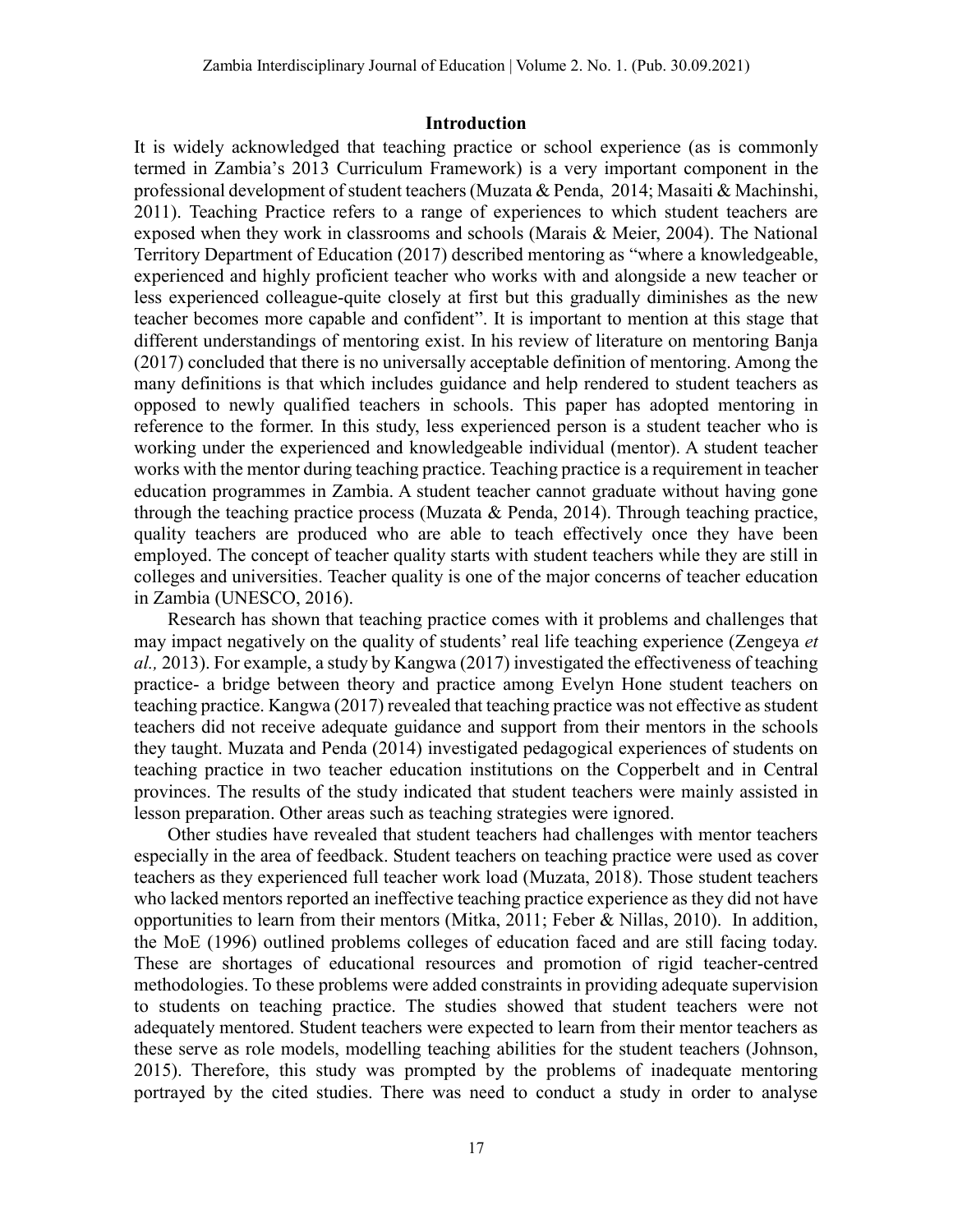mentoring practices experienced by student teachers on teaching practice.

# **Problem Statement**

Student teachers at Evelyn Hone College go for Teaching Practice (TP) twice during their teacher preparation programme. Their first TP comes in the second term of their second year and the final TP comes in the first term of their third year. During the time they are on TP, student teachers are assigned mentors who help them to acquire teaching skills as well as social skills. However, studies have found that student teachers on teaching practice face a number of challenges which included being 'cover teachers' and working as full time teachers. Student teachers lacked opportunities to learn from their mentor teachers (Kangwa, 2017; Mitka, 2011). This study therefore, was carried out to analyse student teachers mentoring experiences from the school based mentors. Further, the study determined whether there were differences in student teachers' experiences of mentoring practices based on gender and programme of study.

# *Research objectives*

The objectives of this study were to:

- i) Determine student teachers' experiences of mentoring practices during their teaching practice at Evelyn Hone College.
- **ii)** Determine whether there are differences in student teachers' experiences of mentoring practices by background variables (gender and programme of study).

# *Hypothesis*

This study was guided by the following research hypothesis:

Ho There is a significant difference in student teachers' experiences of mentoring practices between male and female student teachers.

 $H_1$  There is no significant difference in student teachers' experiences of mentoring practices between male and female student teachers.

Ho There is a significant difference between student teacher's experiences of mentoring practices and their programme of study.

 $H_1$  There is no significant difference between student teacher's experiences of mentoring practices and their programme of study.

# **Theoretical framework**

This study was guided by the Five Factor Theory for effective modelling developed by Hudson (2004). The five factors are: personal attributes, system requirement, pedagogical knowledge, modelling and feedback. The first of the five factors for effective teaching model is personal attributes. Effective mentors draw upon personal and interpersonal skills to engage with the mentee (Kram, 1985). The mentor teacher is expected to have a relationship that is positive and supportive of the student teachers.

The second factor is system requirement. Student teachers enter schools with little knowledge of organizations and the politics of school life (Bird, 2012). Student teachers are expected to get help from mentors in understanding the culture of the schools. The third factor is pedagogical knowledge. The mentor teacher is expected to assist student teachers in acquiring content knowledge, planning, timetabling, teaching strategies, problem solving, classroom management and assessment.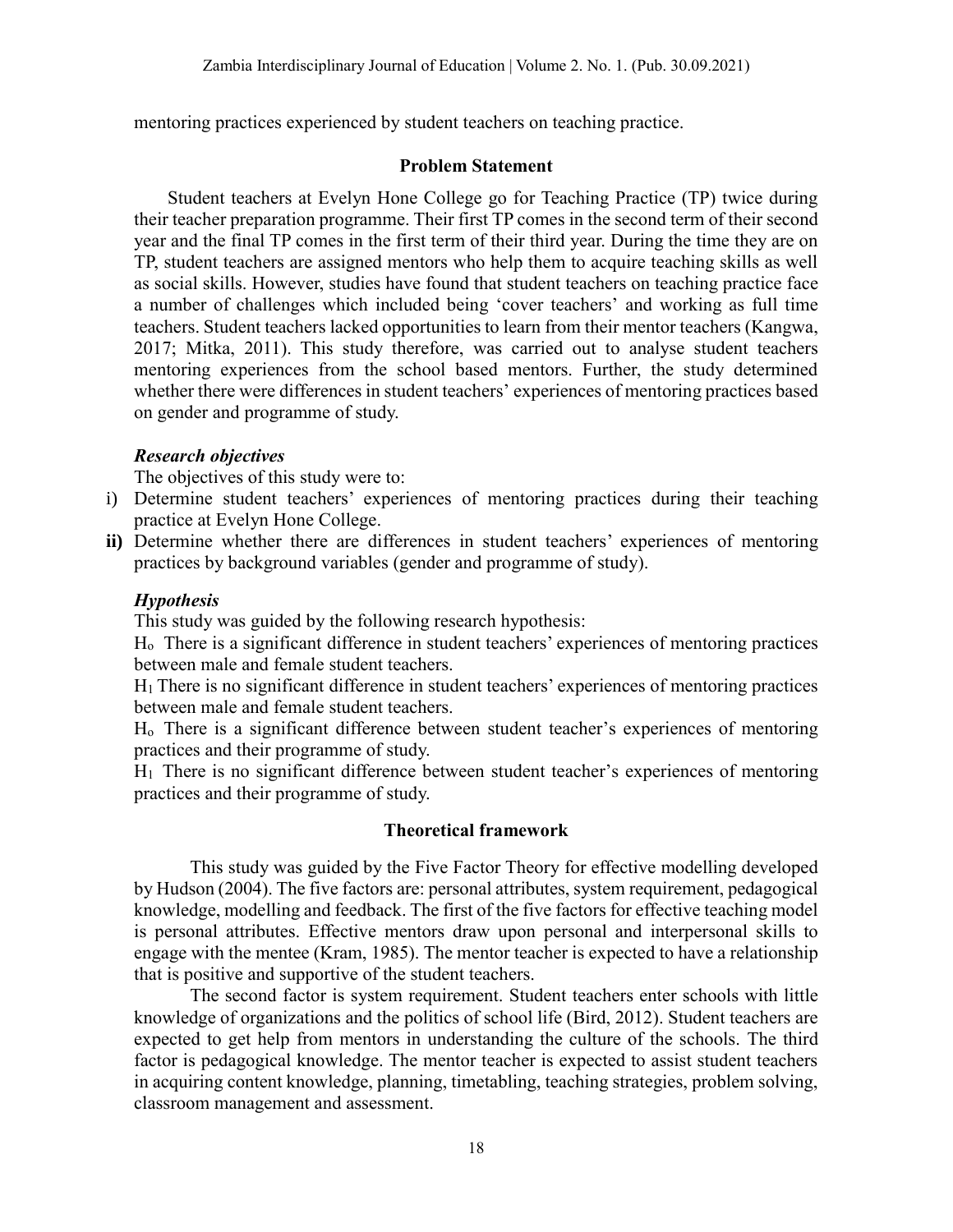The fourth factor is modelling. Mentor teachers are expected to model a number of aspects associated with the teaching profession. According to Hudson (2005), "mentors are supposed to develop a practice of rapport with the students, creating hands-on lesson plans and effective classroom management". The fifth factor is feedback. This has been described as a type of communication between mentor and mentee when evaluating the outcome of student learning and setting clear expectations for the mentee (Hudson, 2005). The feedback provided by mentors allows student teachers to grow as professionals based upon objective and real world insight.

The five Factor theory of mentoring for effective teaching suited this study as it allowed the researcher to understand student teachers' experiences of the mentoring practices they experienced from the mentor teachers. For student teachers to grow professionally, they need a supportive and positive relationship with their mentors. The theoretical framework also guided this study because it provided a means for the researcher to discover the effective mentoring practices mentors use when mentoring student teachers.

#### **Methodology**

 A cross-sectional design was used as it had the ability to measure the current practices. The category of the population that provided the sample for this study were final third-year student teachers. The student teachers completed their final teaching practice in April 2017. The study population was composed of 474 student teachers.

In this study, the sample size was 155 student teachers. Student teachers from Art Teachers Diploma were 45 (29%); Music Teachers Diploma were 34 (21.9%); Computer Science were 17 (16%); and Secondary Teachers Diploma were 58 (37.4%). Only 1 (0.6%), respondent did not state their category of teaching. Stratified random sampling was used to select the sample size from each programme. Simple random sampling was then used to select respondents into the study.

A questionnaire was used to collect data. The questionnaire was a survey instrument which was adopted from Hudson (2004). Consent to use the questionnaire was given by Hudson himself. The survey had Likert types of questions ranging from agree to strongly disagree. Means and standard deviations were used were used to measure the mentoring experiences of student teachers. The experiences were categorised as negative or positive experience depending on the mean. Items having means of equal to or greater than the scale mean 2.7 were categorised as positive experience. To determine the significant differences between student teachers and background variables (gender and programme) Mann-Whitney U test and Kruskal-Wallis tests were conducted.

#### **Results**

#### *Student Teachers' experience of mentoring practices Personal Attributes*

Student teachers need the support of mentor teachers in order for them to grow professionally. The personal attributes of the mentor are significant in the professional development of student teachers. In this study, student teachers had positive relationships with their mentors (mean 3.11 and standard deviation 0.789). The results show clearly that mentors were supportive (mean =  $3.20$ , SD =  $0.74$ ), instilled confidence (mean  $3.15$ , SD = 0.75), communicated effectively (mean =3.19, SD = 0.77). Table 1 below shows the mentoring practices (personal attributes of mentor teachers) in which student teachers had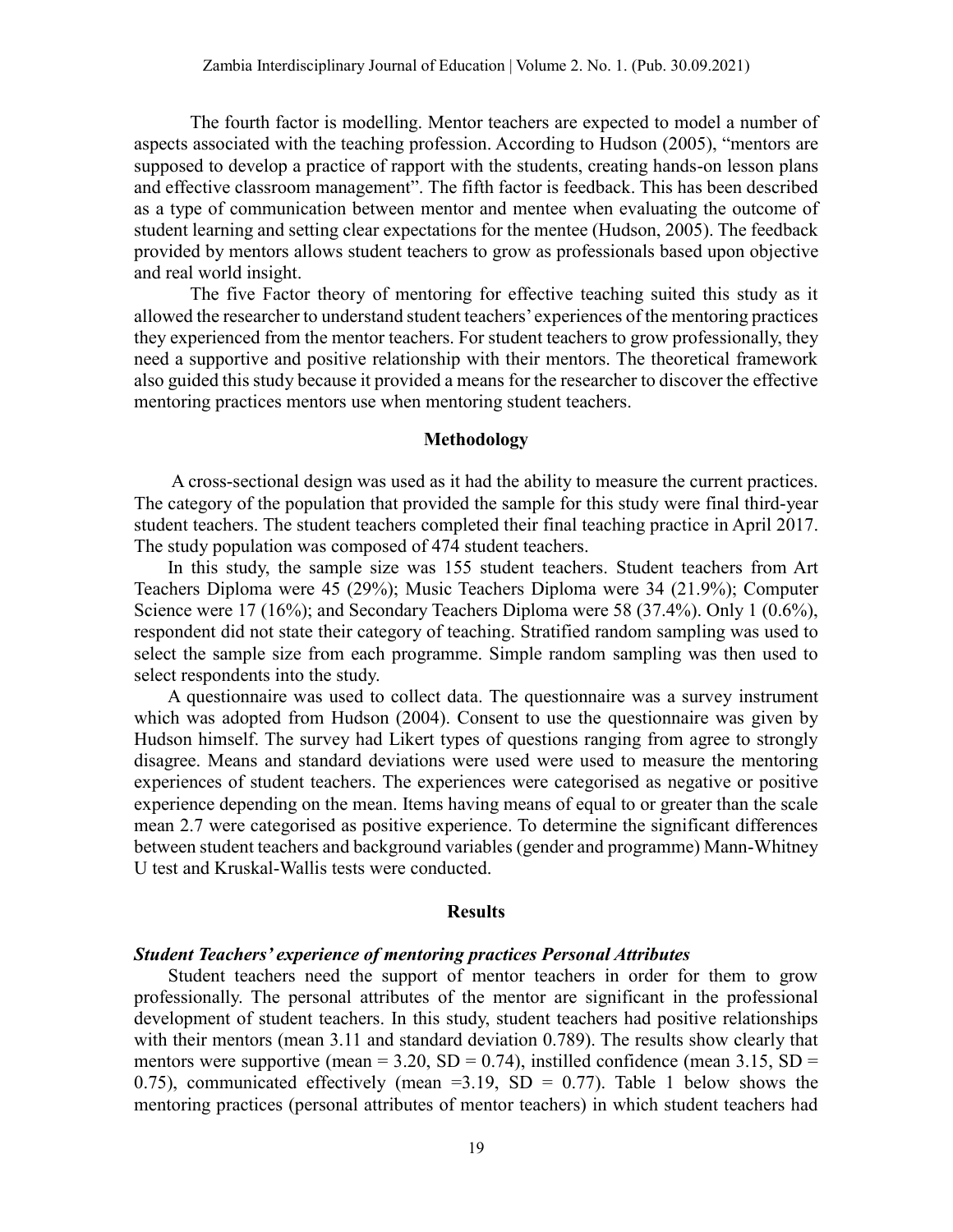positive experiences with.

| <b>Item</b> | <b>Mentoring Practices</b>      | <b>Class Interval</b> | Mean | <b>SD</b> | <b>Decision</b><br>Level |
|-------------|---------------------------------|-----------------------|------|-----------|--------------------------|
|             | Instilled confidence            | $2.70 - 4.00$         | 3.25 | 0.75      | <b>PE</b>                |
| 2           | Supportive                      | $2.70 - 4.00$         | 3.20 | 0.74      | <b>PE</b>                |
| 3           | Communicated<br>effectively     | $2.70 - 4.00$         | 3.19 | 0.77      | <b>PE</b>                |
| 4           | Assisted to reflect             | $2.70 - 4.00$         | 3.10 | 0.74      | <b>PE</b>                |
| 5           | Felt comfortable                | $2.70 - 4.00$         | 3.07 | 0.93      | PE                       |
| 6           | Listened attentively            | $2.70 - 4.00$         | 3.00 | 0.77      | PE                       |
| 7           | Instilled positive<br>attitudes | $2.70 - 4.00$         | 2.98 | 0.81      | <b>PE</b>                |
|             | Overall mean                    |                       | 3.11 | 0.789     | PE                       |

 *Table 1: Means and Standard deviations of student teachers' experiences with personal attributes*

Note: PE = *Positive Experience*; SD = *Standard deviation*

### *System Requirement*

The results further show that student teachers were adequately mentored on system requirement. In order for student teachers to grow professionally, they need to understand the system (school environment) in which they are working from. The results in table 2 show that student teachers the school system with their mentors (mean  $= 2.74$ , SD  $= 0.88$ ) with their mentors. This means that student teachers were conversant with the school environment.

*Table 2: Means and standard deviations of student teachers' experiences of system requirement*

| Item | <b>Mentoring Practice</b> | Class Interval Mean |      | SD.   | Decision |
|------|---------------------------|---------------------|------|-------|----------|
|      |                           |                     |      |       | Level    |
|      | Discussed the goals       | $2.70 - 4.00$       | 2.88 | 0.800 | PЕ       |
|      | Discussed the curriculum  | $2.70 - 4.00$       | 2.70 | 0.934 | NE       |
| 3    | Discussed school policies | $1.0 - 2.69$        | 2.65 | 0.919 | NE       |
|      | Overall mean              |                     | 2.74 | 0.884 | PE       |

Note: PE = *Positive Experience;* SD =*Standard deviation*

However, student teachers were not adequately mentored in school policies as well as the curriculum. This implied that they had negative experiences. The results clearly show that student teachers had problems with the school policies and curriculum.

## *Pedagogical Knowledge*

On pedagogical knowledge, student teachers were asked if they received any help. Results in table 3indicate that student teachers had positive experiences with pedagogical knowledge with the overall mean of  $2.91$  (SD = 0.946). However, some individual mentoring practices showed that student teachers were not adequately mentored. These mentoring practices were: provision of viewpoints, discussed problem solving, assisted in teaching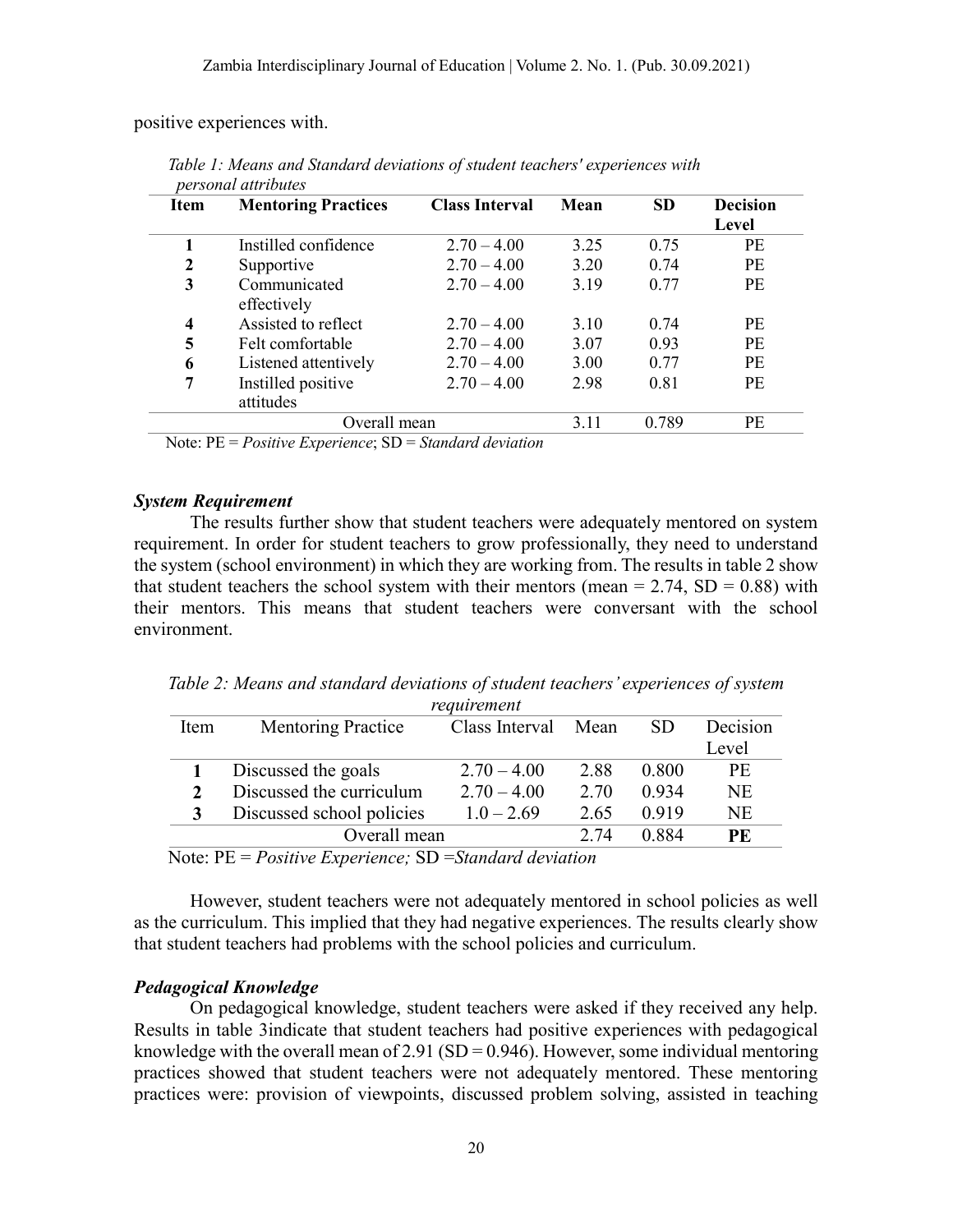strategies, assisted in scheming, assisted in classroom management and discussed question techniques. Student teachers were not adequately mentored on these six mentoring practices.

*Table 3: Means and standard deviations of student teachers' experiences with pedagogical knowledge*

| Item | Mentoring practices               | Class         | Mean | <b>SD</b> | Decision  |
|------|-----------------------------------|---------------|------|-----------|-----------|
|      |                                   | Interval      |      |           | Level     |
| 1    | Discussed use of teaching aids    | $2.70 - 4.00$ | 2.94 | 0.926     | PE        |
| 2    | Discussed knowledge of my subject | $2.70 - 4.00$ | 2.91 | 0.843     | PE        |
| 3    | Discussed assessment              | $2.70 - 4.00$ | 2.75 | 0.971     | PE        |
| 4    | Assisted in preparation of lesson | $2.70 - 4.00$ | 2.72 | 1.013     | PE        |
|      | plans                             |               |      |           |           |
| 5    | Provided viewpoints               | $1.00 - 2.70$ | 2.69 | 0.958     | <b>NE</b> |
| 6    | Discussed problem solving         | $1.00 - 2.70$ | 2.68 | 0.936     | <b>NE</b> |
| 7    | Assisted in teaching strategies   | $1.00 - 2.70$ | 2.67 | 0.973     | <b>NE</b> |
| 8    | with scheming/weekly<br>Assisted  | $1.00 - 2.70$ | 2.66 | 0.910     | <b>NE</b> |
|      | planning                          |               |      |           |           |
| 9    | Assisted in classroom management  | $1.00 - 2.70$ | 2.54 | 0.952     | <b>NE</b> |
| 10   | Discussed questioning techniques  | $1.00 - 2.70$ | 2.53 | 0.973     | <b>NE</b> |
|      | Overall mean                      |               | 2.91 | 0.946     | PE        |
|      |                                   |               |      |           |           |

Note: PE = *Positive Experience* and NE = *Negative Experience*; SD = *Standard deviation*

#### *Modelling*

With regard to modelling, student teachers were asked if their mentors demonstrated teaching. The results are shown in table 4.

| Table 4: Means and standard deviation of student teachers' experiences with modelling |  |  |  |
|---------------------------------------------------------------------------------------|--|--|--|

| Item                    | <b>Mentoring Practice</b>         | Class Interval | Mean | <b>SD</b> | Decision |
|-------------------------|-----------------------------------|----------------|------|-----------|----------|
|                         |                                   |                |      |           | Level    |
|                         | Demonstrated enthusiasm           | $2.70 - 4.0$   | 3.09 | 0.86      | PE       |
| $\mathbf{2}$            | Demonstrated well designed        | $2.70 - 4.0$   | 3.09 | 0.88      | PE       |
|                         | lessons                           |                |      |           |          |
| 3                       | Used syllabus language            | $2.70 - 4.0$   | 3.08 | 0.78      | PE       |
| $\overline{\mathbf{4}}$ | Demonstrated classroom            | $2.70 - 4.0$   | 3.05 | 0.85      | PE       |
|                         | management                        |                |      |           |          |
| 5                       | Demonstrated effective            | $2.70 - 4.0$   | 3.02 | 0.74      | PE       |
|                         | teaching                          |                |      |           |          |
| 6                       | Demonstrated content              | $2.70 - 4.0$   | 2.98 | 0.85      | PE       |
|                         | teaching                          |                |      |           |          |
|                         | Modelled rapport                  | $2.70 - 4.0$   | 2.94 | 0.75      | PE       |
|                         | Overall mean                      |                | 3.04 | 0.82      | PE       |
| <b>DE</b>               | <sub>n</sub><br>$\cdot$ . $\cdot$ |                |      |           |          |

PE = *Positive experience*

Table 4 shows the responses of student teachers regarding modelling. The overall mean of 3.04 indicates that student teachers were adequately mentored in the area of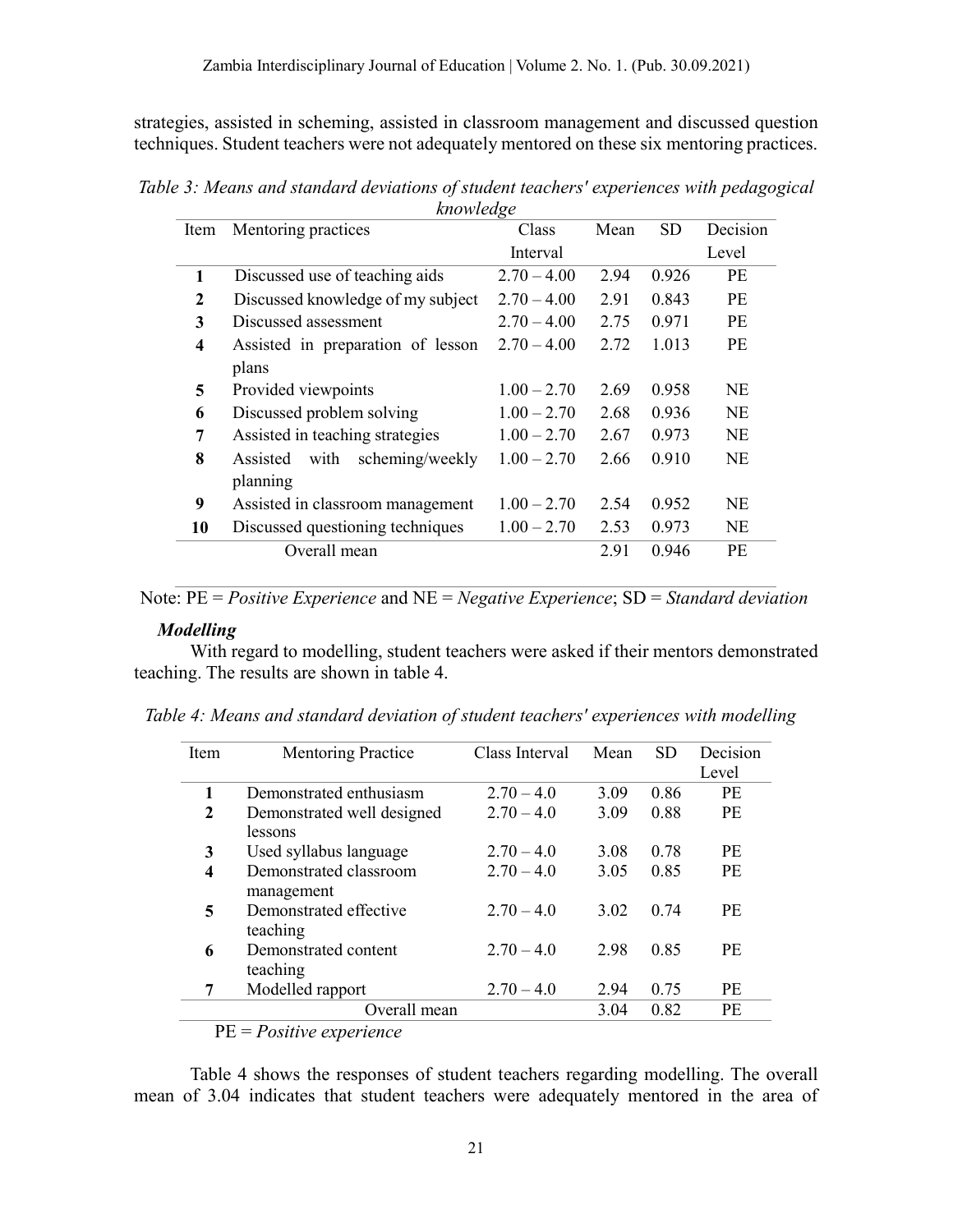modelling. They had positive experiences of modelling. Student teachers reported that mentored teachers demonstrated enthusiasm (Mean = 3.09) and demonstrated well designed lessons.

# *Feedback*

On feedback, which includes feedback after observation, oral and written feedback, expectations, review of lesson plans and evaluation on teaching, student teachers reported that they were given adequate feedback. The results in table 5 clearly show that student teachers were mentored in all the five areas with overall mean of 3.01 and standard deviation of 0.84.

| Item | <b>Mentoring Practices</b>                       | CI            | Mean | <b>SD</b> | Decision<br>Level |
|------|--------------------------------------------------|---------------|------|-----------|-------------------|
|      | Observed me before giving feedback $2.70 - 4.00$ |               | 3.15 | 0.76      | PE                |
| 2    | Reviewed lesson plans                            | $2.70 - 4.00$ | 3.15 | 0.83      | <b>PE</b>         |
| 3    | Provided oral feedback                           | $2.70 - 4.00$ | 3.11 | 0.79      | PE.               |
| 4    | Provided evaluation on teaching                  | $2.70 - 4.00$ | 2.96 | 0.86      | PE                |
| 5    | Articulated expectations                         | $2.70 - 4.00$ | 2.92 | 0.85      | PE                |
| 6    | Provided written feedback                        | $2.70 - 4.00$ | 2.74 | 0.92      | PE                |
|      | Overall mean                                     |               | 3.01 | 0.84      | PE                |

 *Table 5: Means and standard deviations of student teachers' experiences with feedback*

Note: PE = Positive Experience; SD = Standard deviation

Concerning feedback, the results in table 5 indicates that mentor teachers were able to provide feedback to student teachers. The overall mean score of  $3.01$  (SD = 0.84) indicated that student teachers had positive experiences of this mentoring practice. Student teachers believed that mentor teachers reviewed lesson plans (Mean = 3.15) and provided both oral and written feedback (Means 3.11 and 2.74 respectively).

In order to determine whether there were any significant differences in mentoring experiences between male and female student teachers as regards personal attributes, the following hypothesis was stated and tested:

HO The distribution of personal attributes is the same across categories of gender of respondents.

H1 The distribution of personal attributes is not the same across categories of gender of respondents.

- i) There were no significant differences (MWU  $_{[2457,00]} = 2457.00$ , p. value 0.280) in experience of personal attributes between male and female student teachers. Therefore, the null hypothesis was retained.
- ii) There were no significant differences (MWU  $_{[2718,000]} = 2718.00$ , p. value = 0.590) in pedagogical knowledge across categories of gender of respondents. Therefore, the null hypothesis was retained.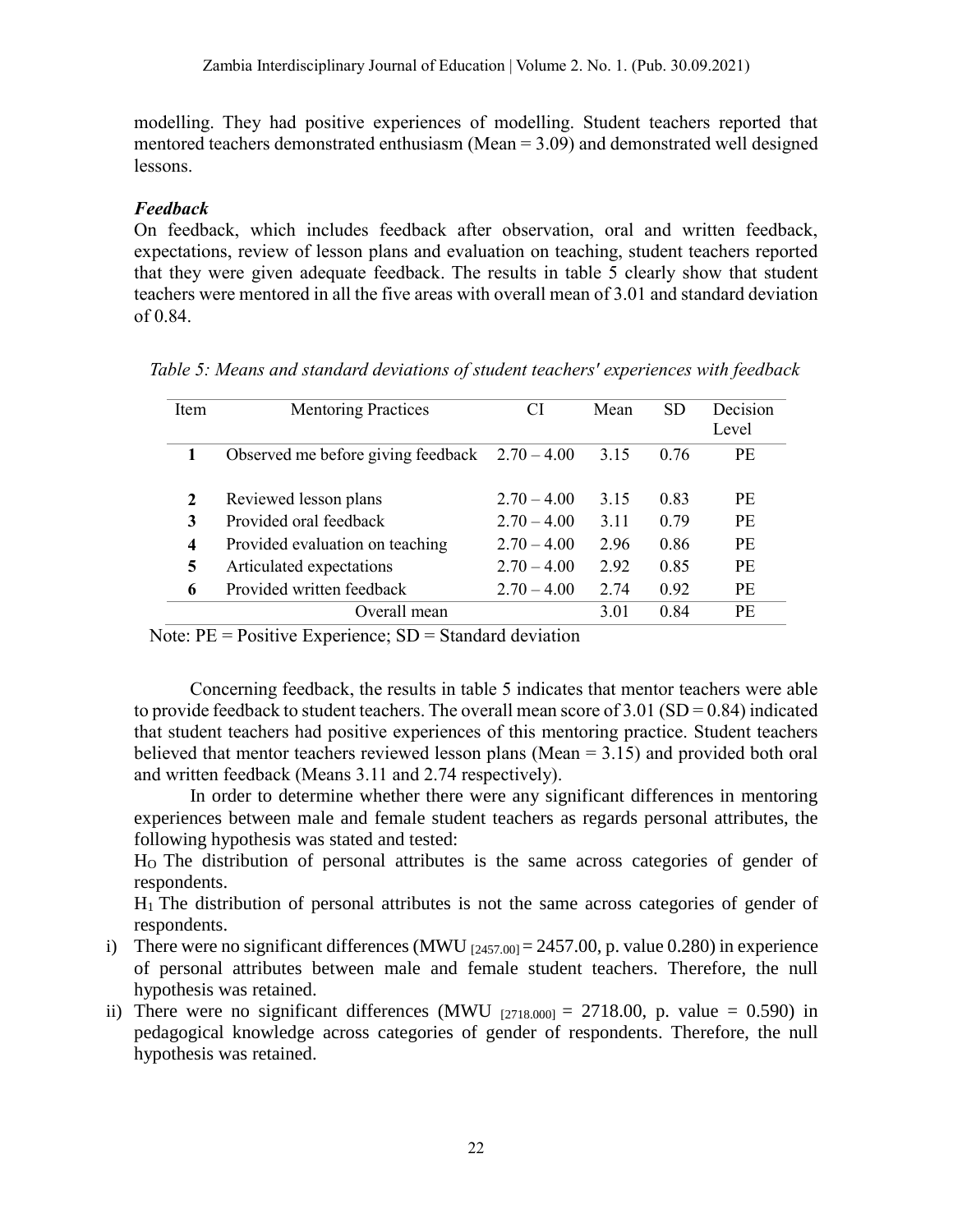- iii) No significant differences were found across categories of gender of respondents as regards modelling (MWU  $_{[2567,000]} = 2567,000$ , p. value = 0.919). The null hypothesis was therefore not rejected.
- iv) Further, no significant differences were found among male and female student teachers as regard mentoring practices (MWU  $_{[1925,500]}$  = 1925.500, p. value = 0.518). The null hypothesis was therefore retained.

The conclusion regarding differences in student teachers' experiences of mentoring practices by gender did not exist. The null hypothesis was therefore retained and the alternative hypothesis which suggested that differences existed was rejected.

# *Differences in student teachers' experiences of mentoring practices by programme of study*

In order to determine whether there were any significant differences in student teachers' experiences of mentoring practices by programme of study. Kruskal Wallis test was used to test the hypothesis.

H<sup>0</sup> The distribution of mentoring practices is the same across categories of programme of study.

 $H_1$  The distribution of mentoring practices is not the same across categories of programme of study.

Results are shown below:

i) The hypothesis that the distribution of personal attributes is the same across categories of programme of study was rejected (KW  $_{[12.048]} = 3$ , p. value = 0.007) and the alternative hypothesis was accepted.

Post hoc tests were conducted to establish where the differences existed in the categories. Differences were mainly found with personal attributes and modelling between student teachers of Art Teachers and Secondary teachers.

In the personal attributes, the mean rank of Art teachers was 73.91 ( $N = 43$ ) and that of Secondary teachers was 52.43 ( $N = 54$ ). Further tests for personal attributes shows that the  $X^2$  [11.980] = 2, p. value = 0.003. The difference is significant at p = 0.003. As regards to modelling between Art and Secondary teachers, the mean rank for Art teachers was 61.51 (N = 39) while for secondary teachers was 50.64 (N = 28). This difference was significant ( $X^2$ )  $_{[7.493]}$  = 2, p. value = 0.024).

## *Student teachers' experiences of mentoring practices by gender*

Differences were also found between Music student teachers and secondary teachers with regard to personal attributes and modelling. For Music student teachers the mean rank was 54.75 ( $N = 34$ ) and that for Secondary student teachers was 38.05 ( $N = 54$ ). Test statistics further shows that the differences were significant for personal attributes  $(X^2_{8,260]} = 1$ , p. value 0.003). Similarly, the differences for modelling was found to be significant  $(X^2_{[7.598]}$  = 1, p. value 0.006).

Differences were further found between Music and Computer Science student teachers in the categories of personal attributes and modelling. For Music student teachers, the mean rank for personal attributes was  $64.99$  (N = 34) while for Computer Science student teachers it was 54.56 (N = 17). These differences were significant ( $X^2$  [9.111] = 2, p. value = 0.011). Similarly, differences were found in the mean rank for modelling between Music and Computer Science pre-service. The mean rank for Music student teachers was  $61.61$  (N =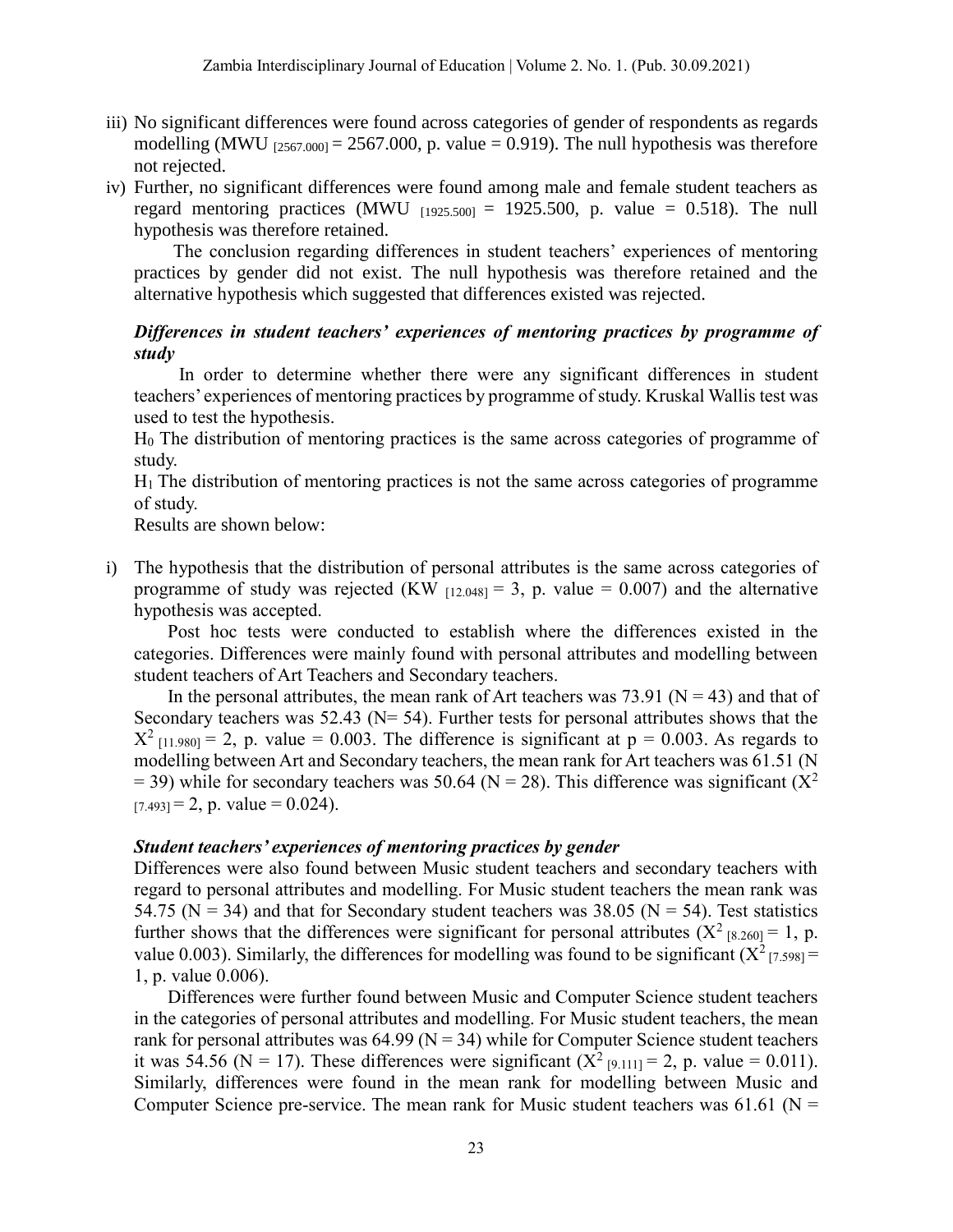31) while for Computer Science pre-service it was  $48.49$  (N= 15). These differences were found to be significant with  $X^2$  [7.751] = 2, p. value = 0.021.

- i) However, the hypothesis that the distribution of pedagogical knowledge is the same across programme of study was retained (KW  $_{[1,206]} = 3$ , p. value 0.752) and the alternative hypothesis was rejected.
- ii) Similarly, the hypothesis which stated that the distribution of modelling is the same across categories of programme of study was retained (KW  $_{[7.606]}$  = 3, p. value = 0.055) and the alternative hypothesis was therefore rejected.
- iii) Further, the hypothesis which stated that, "the distribution of mentoring practices is the same across categories of mentoring practices" was retained (KW  $_{[4.466]} = 3$ , p. value = 0.215) and the alternative hypothesis was rejected.

#### **Discussion**

The discussion of results is based on the objectives of the study. The first objective of the study was to analyse mentoring practices experienced by student teachers during teaching practice. The second objective was to determine whether there were differences in student teachers experience of mentoring practices.

#### *Student teachers' experiences of mentoring practices*

 The results of this study revealed that student teachers had positive experiences with personal attributes. This was confirmed by the average mean score of 3.11. The individual mentoring practices within personal attributes (instilled confidence, supportive, communicated effectively, assisted to reflect, felt comfortable, listened attentively and instilled confidence) all had means of above 2.70. This implied that student teachers had positive and supportive relationships from their mentors. This brings to light the importance of personal attributes in helping student teachers to become better teachers. The success or failure of the student teaching experience largely depends on the relationship they have with their mentors. Positive experiences can impact directly on student teachers' professional development. Therefore, student teachers had a clear understanding of teaching. However, the findings by Muzata (2018) shows that some student teachers had challenges relating with mentor teachers. Some student teachers reported that some mentor teachers were not social and friendly, lacked respect and were not willing to help.

 Regarding system requirements, the results revealed that student teachers had positive experiences. The average mean score of 2.74 clearly showed that mentor teachers were able to discuss the school environment with their student teachers. However, a close analysis of the individual mentoring practices revealed that students were adequately mentored in only two of the mentoring practices. These were discussing goals and curriculum. This implied that student teachers understood the goals of teaching their subjects in the schools they taught as well as the curriculum. It is important to note that student teachers enter schools during teaching practice with little knowledge of the school environment. It was therefore important that they were guided in this area so that they were adequately prepared for their future roles. The results of this study are in agreement with those of Ballantine (2005) who said that student teachers needed to be socialised into the school organisation. The results of this study are consistent with other studies which reported that mentors discussed curriculum documents of science teaching. In these studies, student teachers also reported that mentor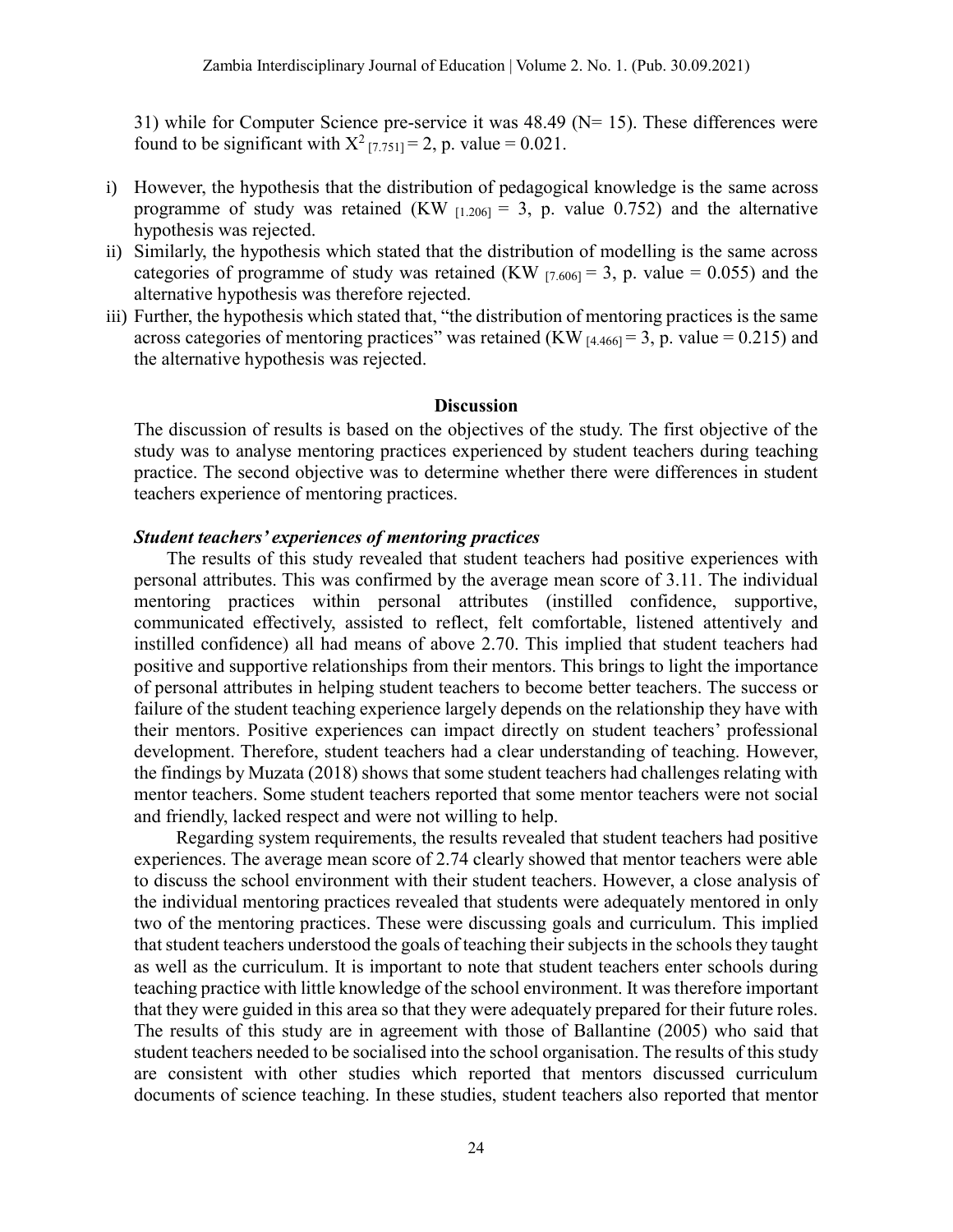teachers discussed the goals of teaching science (Bird, 2012; Hudson, 2009). This indicated that student teachers in this study were adequately helped to understand the goals of teaching and the curriculum of teaching different subjects. However, this study further revealed that student teachers did not receive adequate mentoring in discussing school policies. This was confirmed by the mean score of 2.65 which fell below 2.70. This meant that student teachers did not understand the school environment in totality. This is implied that student teachers were not socialised into the school organisation (Ballantine, 2005). They lacked the political skills to deal with the problems and challenges which were found in the schools.

Student teachers who participated in this study confirmed that they were adequately mentored in pedagogical knowledge. The results of this study indicated the overall mean of 2.91 which was above 2.70. This implied that student teachers had positive experiences regarding this mentoring practice. However, further analysis of pedagogical knowledge showed that student teachers were adequately mentored in four of the ten individual mentoring practices which were teaching aids, knowledge of subject, assessment and preparation of lesson plans.

Despite having positive experiences in teaching aids, knowledge of subject, assessment and preparation of lesson plans, the results of this study has shown that student teachers had negative experiences in the following mentoring practices-provision of viewpoints, problem solving, teaching strategies, scheming/weekly planning, classroom management, and questioning techniques. This implied that student teachers were not adequately helped in these areas. Pedagogical knowledge goes beyond lesson planning as the student teacher needs to learn how to solve classroom problems Muzata and Penda (2014). Questioning techniques also are important in teaching a lesson. Different ways of questioning techniques make the learner to understand what they are being taught. Teaching truly involves these mentoring practices where student teachers did not receive much assistance. These mentoring practices are very important in preparing student teachers to teach, so mentors in these schools should have adequately mentored these student teachers in their pedagogical aspects. Studies by various researchers (Mkhasibe, 2014; Heeralal, 2014; Maphalala, 2013; Shumba *et al.*, 2012; Hudson, 2009), revealed that student teachers needed to be adequately mentored in the teaching methods appropriate for teaching their subjects. The uses of appropriate teaching strategies are important in order to make learning and teaching interesting.

Concerning modelling, student teachers overwhelmingly agreed that mentor teachers adequately modelled teaching practices. This was shown by an overall mean score of 3.04. This revelation is welcome as this indicated that mentor teachers were able to understand the needs of student teachers. By demonstrating content, classroom management and welldesigned lessons, the professional development of teachers was enhanced. Modelling also helped student teachers to greatly understand their strengths and weaknesses (Bird, 2012; Hudson, *et al.,* 2009). Student teachers were in these practising schools because they were students and they, thus needed someone to show them how certain things are done. When student teachers watched their mentors demonstrate teaching practices, they were able to gain courage and this helped them to see how well they could improve their teaching (Smolik, 2003).

 With feedback, the study has established that student teachers were adequately given feedback after being observed. This implied that they were adequately mentored. Mentor teachers did the following: observed student teachers before giving feedback; reviewed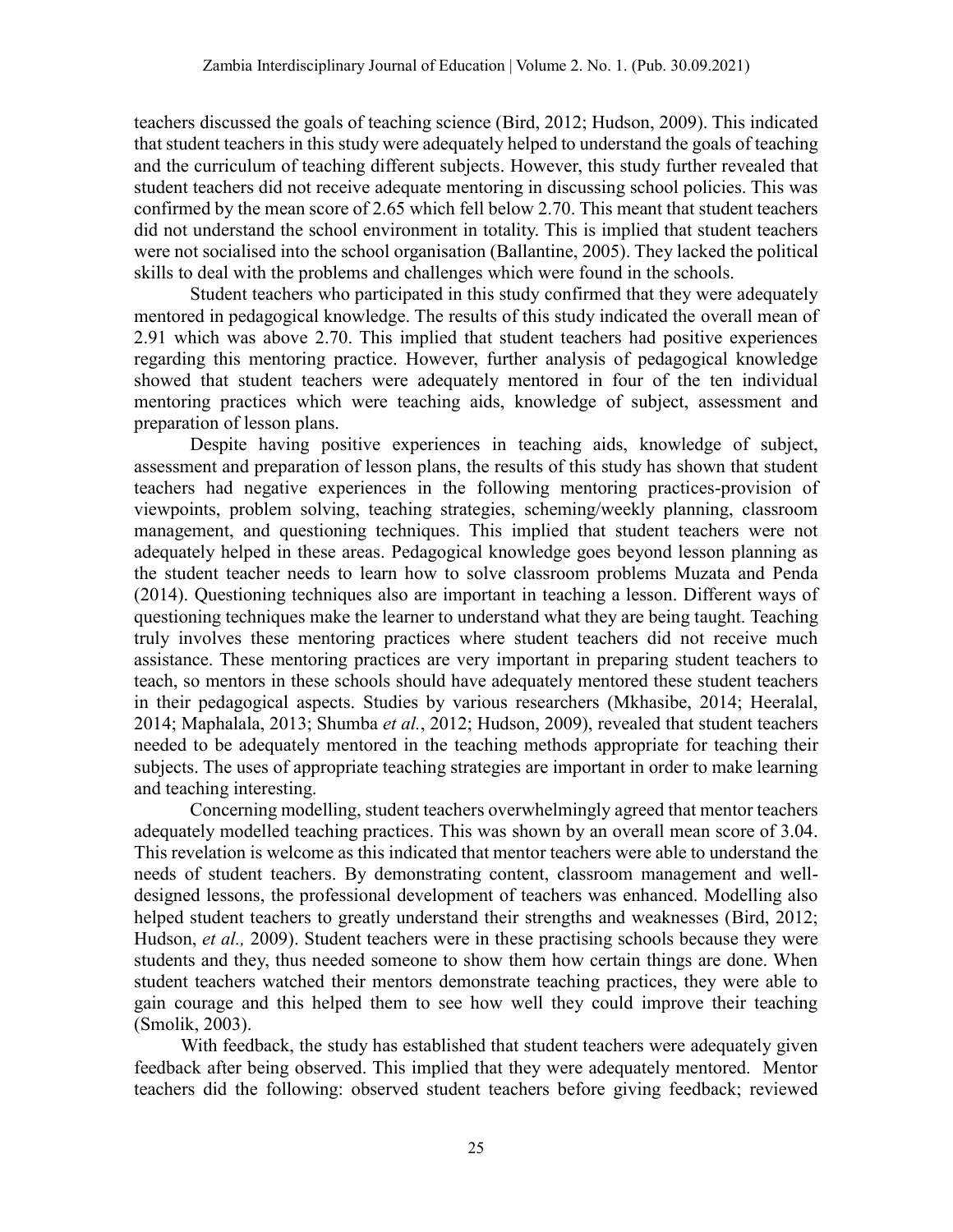lesson plans and provided oral feedback after a lesson. This was a good development in that student teachers needed someone to guide them and show them where they had done well and where they had not. Student teachers who received feedback from their mentors showed greater growth than mentees who received little or no feedback (Hudson, 2004). Reviewing lesson plans was a good practice for mentors as they helped student teachers to write good lesson plans. It is a form of quality assurance. The results of this study concur with those of Hudson *et al* (2009) who found that majority of student teachers received feedback from the mentors. Provision of feedback can help student teachers to improve tremendously in their teaching as they are told their strengths and weaknesses. The results are also in agreement with those of Martinez (2016) who found that student teachers were highly satisfied with the quality of feedback that they received from their mentor teachers. This means that mentor teachers were able to provide adequate feedback which helped student teachers to improve on their teaching.

## *Student teachers' experiences of mentoring practices by gender*

This sub-part of the study discussed the differences in student teachers' experiences of mentoring practices between male and female student teachers. The results indicated that the differences that existed in student teachers' experience of mentoring practices between male and female student teachers were not significant. The findings of this finding of this study concur with those of Khumalo (2014) who found that variables such as gender had no influence in mentor teachers' perceptions towards mentoring of student teachers. Similarly, the findings of Mkhasibe (2014) found that gender was not a factor in determining perceptions of student teachers toward teaching practice.

However, the findings of this study differ remarkably with those of Wambungu *et al.* (2014) who found significant differences between male and female student teachers as regard assessments. This difference can be as a result of the marks which were awarded during the supervision of student teachers. The current study however, looked at the mentoring experiences which had nothing to do with marks but how student teachers were assisted in the five factor model for effective teaching.

## *Student teachers' experiences of mentoring practices by programme of study*

The study did not find significant differences between student teachers' experiences of mentoring practices (system requirements, pedagogical knowledge and feedback) and their programme of study. However, major differences were found between student teachers' experience of personal attributes and programme of study. Major differences were mainly found between Art and Secondary student teachers, Music and Secondary student teachers, Art and Computer Science student teachers and Music and Computer Science student teachers. The differences were mainly found within personal attributes and modelling. In the area of modelling, mentor teachers were perceived to have modelled teaching practices in music and art subject than English and computer science where there is too much theory. The results of this study are contrary to the findings of Khumalo (2014) who did not find differences between student teachers and mentors as regard mentoring practices. His finding clearly indicated that area of specialisation did not influence the mentoring of student teachers during teaching practice.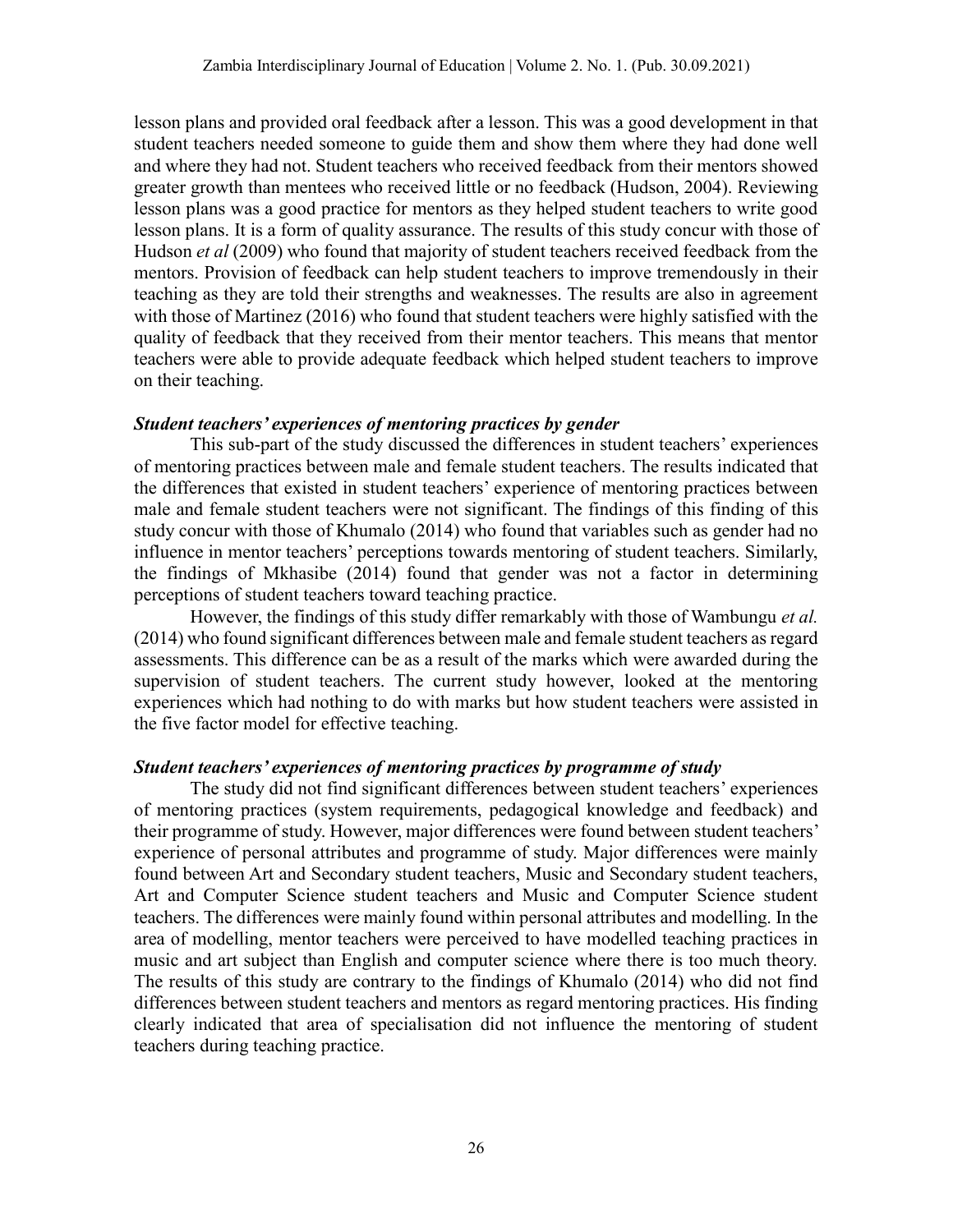## **Conclusion and recommendations**

This paper analysed the mentoring practices experienced by student teachers during teaching practice. The mentoring practices analysed include personal attributes, system requirements, pedagogical knowledge, modelling and feedback. From the analysis above, it was observed that student teachers had more positive experiences in personal attributes, modelling and feedback than in pedagogical knowledge and system requirement. The study concludes that students had negative experiences in pedagogical knowledge (that is questioning techniques, classroom management, scheming, problem solving and teaching strategies) and system requirement (discussing curriculum and school policies). Student teachers need more mentoring in these two mentoring practices (pedagogical knowledge and system requirement. The study also concludes that gender is not an important factor in student teacher mentoring during teaching practice. Mentor teachers were able to student teacher regardless of their gender. Finally, the study concludes that student teachers with practical subjects had more positive experiences in personal attributes and modelling than in pedagogical knowledge, feedback, and system requirement. Programme of study seems to be a major factor in student teacher mentoring.

Based on the results of this study, the following recommendation has been made:

- (a) There is need for Evelyn Hone College to develop expectations of mentor teachers during teaching practice. The expectations should specifically address student teachers' needs in system requirement and pedagogical knowledge where inadequacies were mainly found.
- (b) There is need for the Training institution to create strong links with cooperative schools and provide mentor teachers with necessary skills in order to provide effective mentoring for effective teaching.
- (c) The positive mentoring
- (d) Mentor teachers should effectively mentor student teachers regardless of student teachers programme of study. This will help student teachers to develop professionally in their respective professions.

## **References**

- Ballantine, J. (2005). *Effectiveness of Pre-service Music Teacher Programme: Perceptions of Early Career Music Teachers.* Doctoral Thesis, Centre for Innovation in Education. Available at: http://eprints.qut.edu.au/16074/1/Julie\_Ballantyne\_Thesis.pdf.
- Banja, M.K. (2017). *Mentoring of Newly Qualified Teachers in Zambian secondary schools: An Introspection of Teachers' and Head Teacher's Perspectives in Selected Districts of Zambia.* PhD Thesis, University of Zambia, Lusaka.
- Bird, L. K. (2012). Student Teacher Perceptions of the Impact of Mentoring on Student Teaching. Theses, Dissertations, and Other Capstone Projects. Paper 82. Available at: [http://cornerstonelib.mnsuedu/etds.](http://cornerstonelib.mnsuedu/etds)
- Ferber, T. & Nillas, L.A (2010). Through the Eyes of Student Teachers: Success and Challenges in Field Teaching experiences. *National Teacher Educational Journal*, *3*(2), 61-86.
- Heeralal, P. J. H. (2014). Mentoring Needs of Pre Service Teachers during Teaching Practice. A Case Study at a South African University. *Journal of Educational and Social Research*. *4* (1), 511-515.
- Hudson, P. (2004). Specific Mentoring: A Theory and Model for developing Primary Science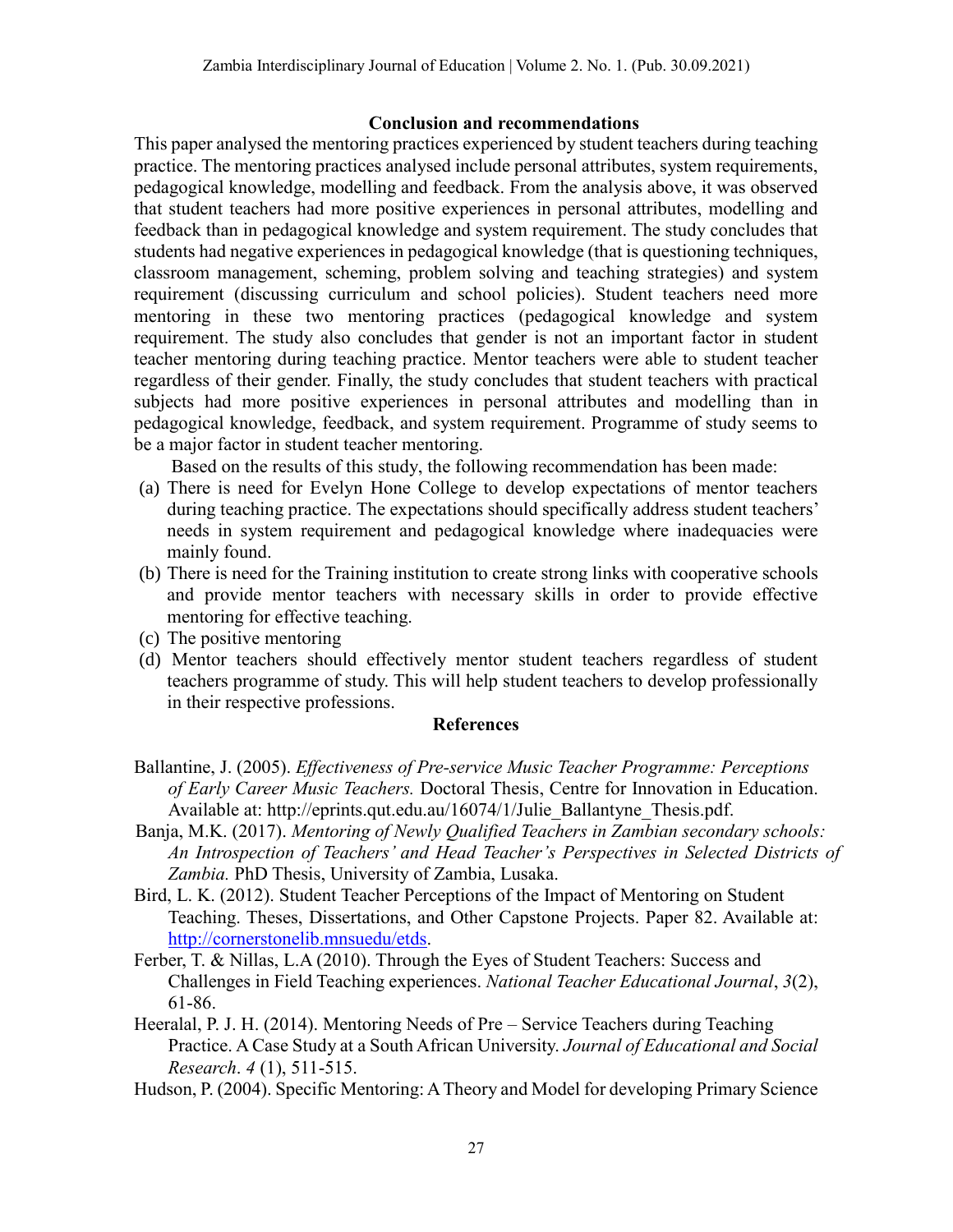Teaching Practices. *European Journal of Teacher Education*, *27*(2), 139-146. Doic10.130/0261976042000223015.

- Hudson, P. (2005). Identifying Mentoring Practices for developing Effective Primary Science Teaching. *International Journal of Science Education*, *27*(14), 1723-1739. doic.10.1030/09500690500206457.
- Hudson, P., Usak, M., & Savran, A. (2009). Employing the five factor Mentoring instrument: Analysing mentoring Practices for Teaching Primary Science. *European Journal of Teacher Education*, *32*(1), 63-74.
- Johnson, K.R. (2015). *Fourth Year Teacher Perceptions of the Student Teaching Practicum in Abu.* Walden Dissertations and Doctoral Studies. 1797. <https://scholarworks.waldenu.edu/dissertations> /1787.
- Kangwa, D. (2017). *Effective Teaching Practice: A Bridge between Theory and Practice in Teacher Education. A Case Study of Evelyn Hone College*. Master of Education, Zhejing Normal University.
- Khumalo, P. N. (2014). *Mentors Perceptions of their role in Mentoring Student Teachers.* Master of Education Dissertation, University of Zululand, Kwadlanyezwa.
- Kram, K. E. (1985). *Mentoring at work.* Boston: Scott, Foresman and Company.
- Maphalala, M.C. (2013). Understanding the Role of Mentor Teachers during Teaching Practice Sessions. *International Journal of Educational Science* 5(2): 123-130. Krepublishers.com/02-journals/IJES/IJES-05-0-000-13.
- Martinez, A.J. (2016). What Type of Feedback do Student Teachers expect from their School Mentors during Practicum Experience? The Case of Spanish EFL Student Teachers. Australian Journal of Teacher Education, *41*(5). http://dx.doi.org/10.14221/ajte.2016v41n5.3
- Masaiti, G. & Manchinshi, P.C. (2011). The University of Zambia Pre-Service Teacher Education Programme: Is it responsive to schools and communities' aspirations? *European Journal of Educational Studies*. Retrieved on 17<sup>th</sup> March, 2016.
- Marais, P. & Meier, C. (2004). Hear Our Voices: Student Teachers' Experiences during Teaching Practice. *Africa Education Review*, *1*(2), 220-233
- Mitka, P. (2011). Trainee Teachers Experiences of Teaching Practicum: Issuess, Challenges and New possibilities. *African Education Review*, *8*(3), 551-567. Doi:10.1080/18146627.2011.618715.
- Mkhasibe, R. G. N. (2014). *Student Teachers Perceptions of Teaching Practice. At the University of Zululand.* Master of Education Dissertation, University of Zululand. uzspace.unizulu.ac.za.
- Ministry of Education (1996). *Educating Our Future: National Policy on Education*. Lusaka: Zambia Educational Publishing House.
- Muzata, K.K. & Penda, A. (2014). Pedagogical Experiences of Students on School Teaching Practice – A Study of Two Teacher Training Institutions on the Copper belt and Central Provinces of Zambia". *The International Journal of Sciences: Basic and Applied Research, 14* (1)187-204.
- Muzata, K.K. (2018). Collaborative Responsibility in Teacher Preparation: Student Teachers' Perceptions of the Role of Schools in Their Professional Development in Zambia. *Open Access Library Journal*, *5* (10) 1-17.
- Shumba, A., Shumba, J., & Maphosa, C. (2012). Mentorship of Student Teachers on Teaching Practice: Perceptions of Teacher Mentors in Zimbabwean Schools. *Journal for*